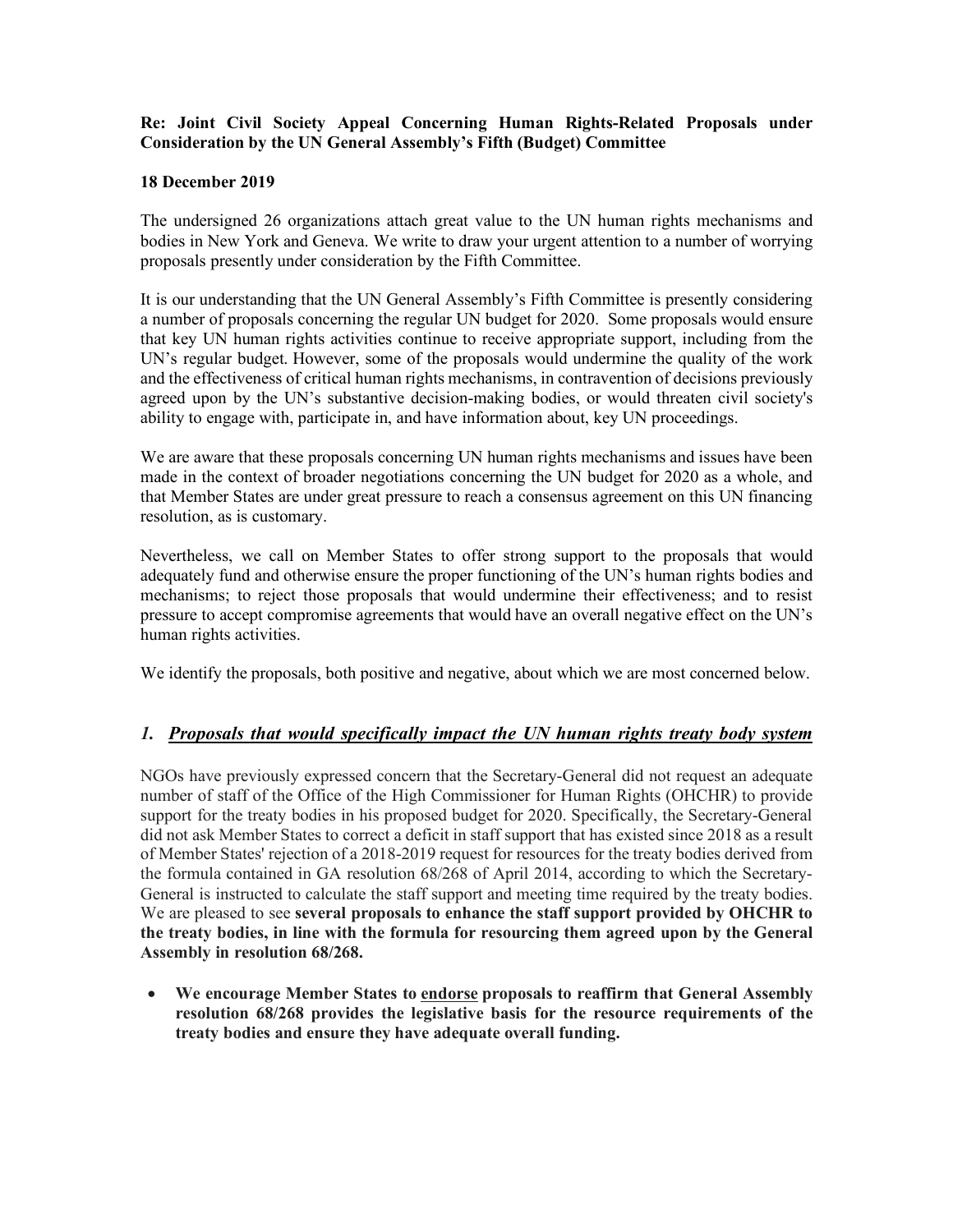• **Member States should endorse proposals that will ensure that the treaty bodies have adequate travel funding to allow the treaty body experts to meet as scheduled in 2020, as requested by the SG.**

Conversely, we are very troubled to see that States have put forward several proposals that would undermine the effectiveness of the treaty bodies; including ones that would arbitrarily cut the travel budget for treaty body members; that would deny funding for the UN staff posts needed to webcast the meetings of the treaty bodies, as agreed by the GA resolution 73/162; and that would radically increase their use of costly UN conference services, increasing the overall cost of the treaty body system in a manner contravening the resolution 68/268 agreement.

- **Member States should reject proposals that would deny funding for webcasting the treaty body sessions, which the GA agreed to provide in resolution 73/162. [US]**
- **Member States should reject overarching proposals to reduce "non-post resources" and funding for the "travel of representatives," as cuts to these travel budgets could result in cancellation of future meetings of treaty bodies given that the treaty experts are not regular UN employees and must travel to attend and participate in each treaty body session. [Russia, US, G77 and China]**
- **Member States should reject a proposal to dramatically increase the resource needs of the treaty bodies by requiring them to carry out all of their work in all six official UN languages. This would violate the compromise agreement in resolution 68/268 that the treaty bodies should carry out their work in three UN languages (four in exceptional circumstances) in order to free up the resources needed to allow them to meet for a sufficient amount of time annually without increasing the overall cost to Member States of the treaty body system. [Russia]**

# *2. Proposals that would weaken the Office of the High Commissioner for Human Rights*

We understand that several proposals under consideration by the Fifth Committee would place significant limits on the ability of the OHCHR to carry out its work to promote and protect human rights around the world. In particular, we understand that a series of new proposals aimed at more closely regulating the use of extrabudgetary resources would have an outsized and negative impact on OHCHR, which presently receives only 3.7 percent of the UN budget. In 2018, extrabudgetary resources accounted for around 59 per cent of OHCHR's income. Another proposal is to simply abolish all presently vacant OHCHR staff posts. These proposals are particularly inappropriate given the resource challenges currently facing the UN as a whole.

- **Member States should reject proposalsto place additional limitations on the UN's ability to use extrabudgetary resources. [G77 and China]**
- **Member States should reject proposals to abolish all presently vacant staff posts at OHCHR. [Russia]**
- *3. Proposals that could limit civil society activity at the UN and reduce transparency and accessibility of UN proceedings*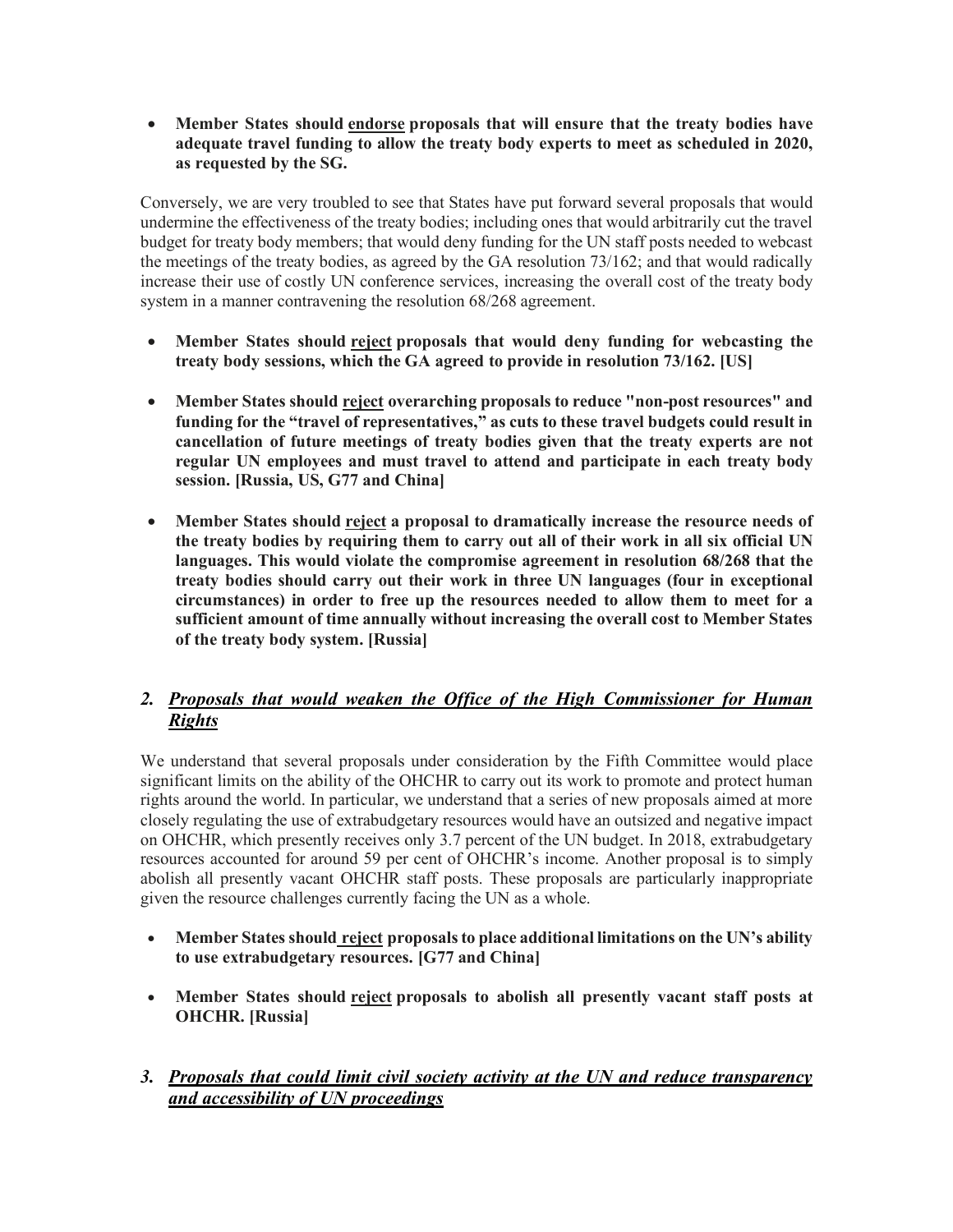We understand that the Fifth Committee is considering several proposals that appear to be aimed at limiting the ability of civil society to engage with the UN Human Rights Council and Universal Periodic Review, as well as to place limitations on civil society access to and participation at the UN in Geneva that would bring these in line with procedures and practice at the UN headquarters in New York. Presently, a diverse group of civil society actors from around the world engage in UN meetings in Geneva, and particularly in meetings of the UN Human Rights Council. Limiting the access of these civil society actors would deprive UN human rights mechanisms of essential information and analysis and deeply undermine their effectiveness and relevance. Member States should be aiming to bring practices in New York with respect to civil society access in line with those in Geneva, not the other way around.

- **Member States should reject proposals that would decline to allow OHCHR to dedicate a staff person to supporting civil society engagement with the Human Rights Council and Universal Periodic Review in Geneva. [G77 and China]**
- **Member States should reject proposals suggesting that access to and use of UN premises around the world (especially Geneva) should be regulated in the same manner as at UNHQ and that would place greater limitations on access to UN premises worldwide by non-accredited NGOs and individuals. [G77 and China]**

## *4. Proposals to radically limit or eliminate support for UN mechanisms intended to promote accountability for serious human rights violations*

In recent years, UN Member States have created innovative mechanisms aimed at promoting accountability for serious crimes committed in Syria and Myanmar. We understand that several proposals under consideration by the Fifth Committee would seriously undermine the capacity of these mechanisms and their ability to support accountability efforts for grave abuses.

- **Member States should accept proposals to ensure adequate staff support for the International, Impartial and Independent Mechanism for Syria (IIIM) and the Independent Investigative Mechanism for Myanmar (IIMM).**
- **Member States should reject proposals to eliminate UN regular budget funding for the IIIM. [Russia, Belarus, Burundi, China, Cuba, DPRK, Equatorial Guinea, Iran, Kazakhstan, Myanmar, Nicaragua, Syria]**
- **Member States should reject proposals to eliminate or discontinue significant portions of the staff support and other resources envisaged for the IIMM. [China, Russia, Syria, Nicaragua, DPRK]**

## **Signatories**

- 1. Advocates for Human Rights
- 2. African Centre for Democracy and Human Rights Studies (ACDHRS)
- 3. Amnesty International